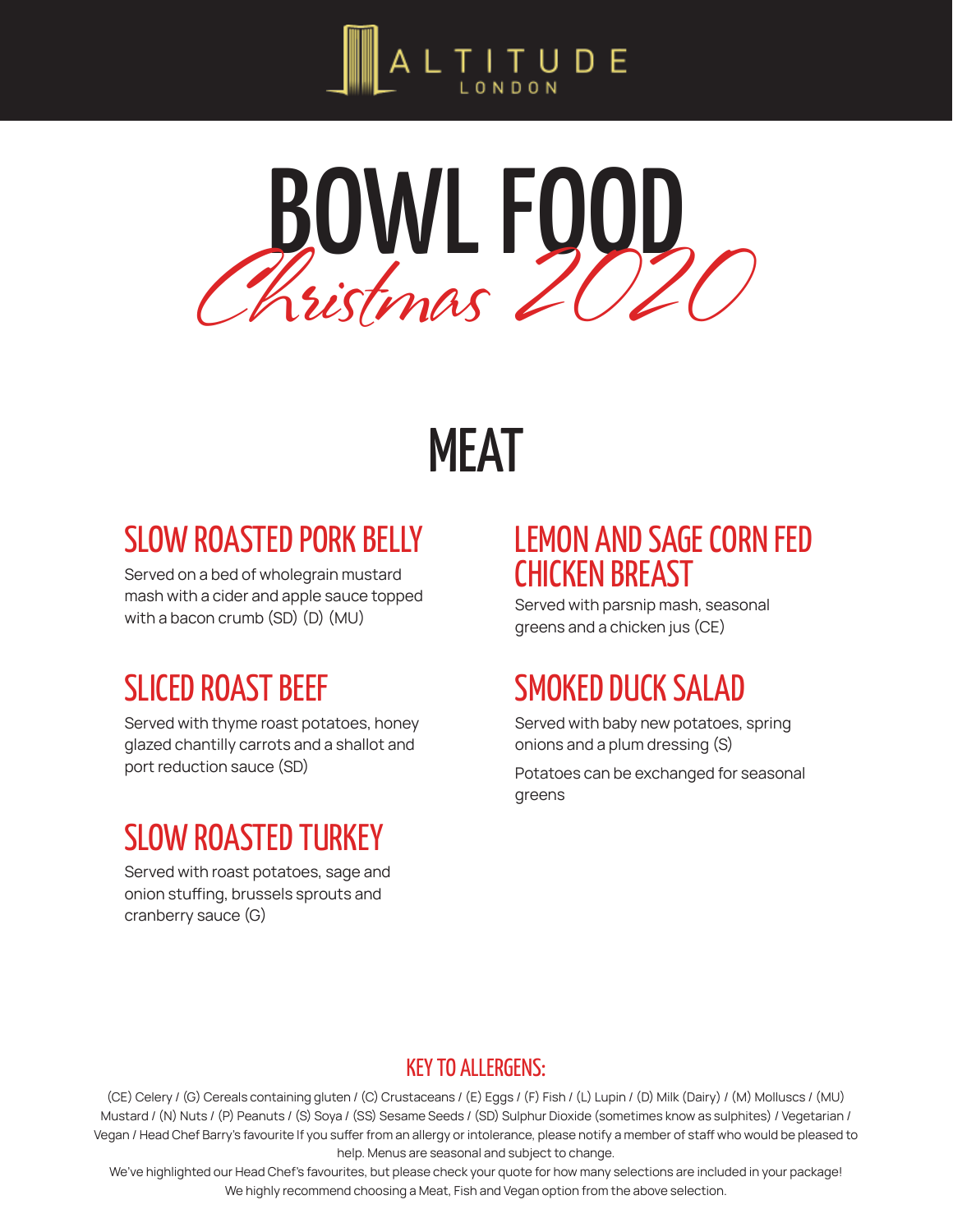



# FISH

# CLASSIC FISH AND CHIPS

Served with mushy peas, tartare sauce and a slice of lemon  $(F)$   $(D)$   $(G)$   $(E)$ 

## ORANGE AND CINNAMON GLAZED SALMON

Served with flaked jasmine rice and seasonal charred vegetables (F)

# PRAWN & CRAYFISH COCKTAIL

Served with baby gem lettuce, chives and a lemon and Marie rose sauce (C) (E)

# SAFFRON SEABASS TAGINE

Served with baby new potatoes, roasted peppers, swiss chard and preserved lemons in a tomato sauce over a bed of couscous (CE) (F) (G)

# SALMON NIÇOISE

Served with green beans, olives, tomatoes and egg (F) (E)

#### KEY TO ALLERGENS:

(CE) Celery / (G) Cereals containing gluten / (C) Crustaceans / (E) Eggs / (F) Fish / (L) Lupin / (D) Milk (Dairy) / (M) Molluscs / (MU) Mustard / (N) Nuts / (P) Peanuts / (S) Soya / (SS) Sesame Seeds / (SD) Sulphur Dioxide (sometimes know as sulphites) / Vegetarian / Vegan / Head Chef Barry's favourite If you suffer from an allergy or intolerance, please notify a member of staff who would be pleased to help. Menus are seasonal and subject to change.

We've highlighted our Head Chef's favourites, but please check your quote for how many selections are included in your package! We highly recommend choosing a Meat, Fish and Vegan option from the above selection.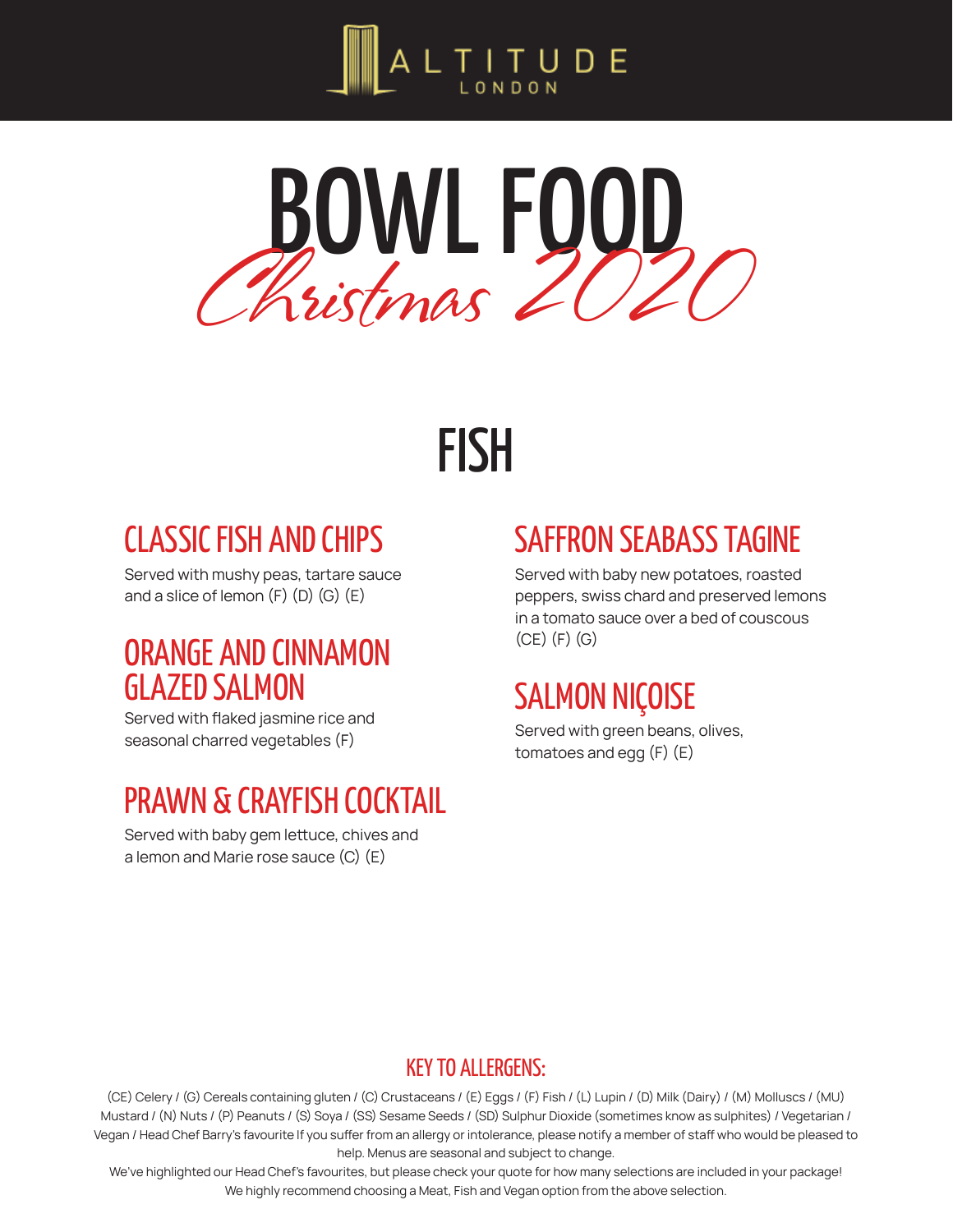



# VEGETARIAN / VEGAN

### STILTON, APPLE & WATERCRESS SALAD

Served with honey glazed walnuts (D) (N) (E)

# FESTIVE NUT ROAST

Served with mashed sweet potato, cranberries and vegan gravy (N) (CE)

# VEGAN FISH AND CHIPS

Served with mushy peas, vegan tartare sauce and a slice of lemon (G)

### POTATO GNOCCHI WITH A PUMPKIN AND SAGE PESTO

Served with wilted spinach and vegan parmesan shavings (G) (N)

# ROASTED SWEET POTATO SALAD

Served on a bed of mixed kale with pomegranate, pecans, barley and a herb dressing (G) (N)

#### KEY TO ALLERGENS:

(CE) Celery / (G) Cereals containing gluten / (C) Crustaceans / (E) Eggs / (F) Fish / (L) Lupin / (D) Milk (Dairy) / (M) Molluscs / (MU) Mustard / (N) Nuts / (P) Peanuts / (S) Soya / (SS) Sesame Seeds / (SD) Sulphur Dioxide (sometimes know as sulphites) / Vegetarian / Vegan / Head Chef Barry's favourite. If you suffer from an allergy or intolerance, please notify a member of staff who would be pleased to help. Menus are seasonal and subject to change. We've highlighted our Head Chef's favourites, but please check your quote for how many selections are included in your package!

We highly recommend choosing a Meat, Fish and Vegan option from the above selection.